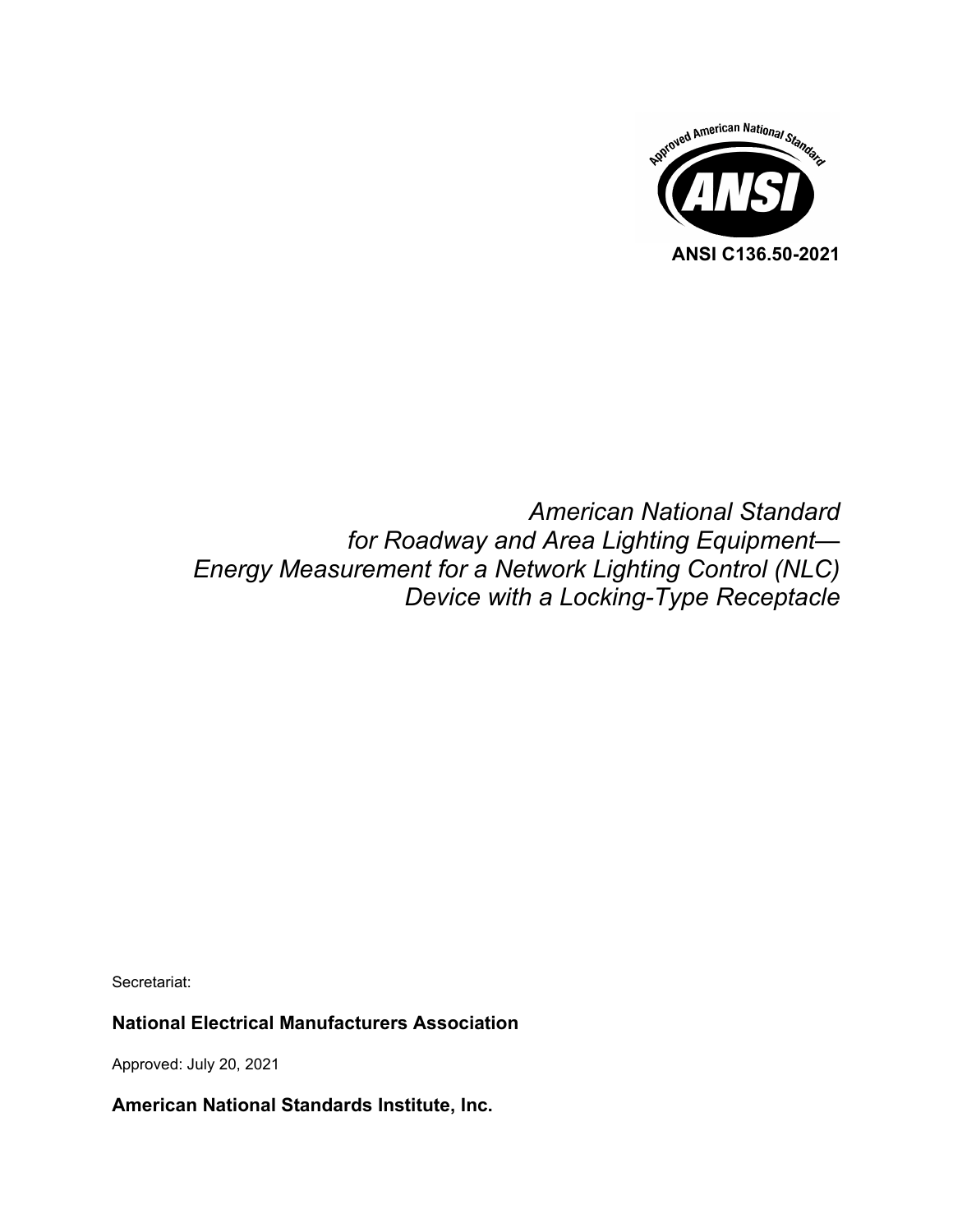#### **NOTICE AND DISCLAIMER**

The information in this publication was considered technically sound by the consensus of persons engaged in the development and approval of the document at the time it was developed. Consensus does not necessarily mean that there is unanimous agreement among every person participating in the development of this document.

American National Standards Institute (ANSI) standards and guideline publications, of which the document contained herein is one, are developed through a voluntary consensus standards development process. This process brings together volunteers and/or seeks out the views of persons who have an interest in the topic covered by this publication. While NEMA administers the process and establishes rules to promote fairness in the development of consensus, it does not write the document and it does not independently test, evaluate, or verify the accuracy or completeness of any information or the soundness of any judgments contained in its standards and guideline publications.

NEMA disclaims liability for any personal injury, property, or other damages of any nature whatsoever, whether special, indirect, consequential, or compensatory, directly or indirectly resulting from the publication, use of, application, or reliance on this document. NEMA disclaims and makes no guaranty or warranty, express or implied, as to the accuracy or completeness of any information published herein and disclaims and makes no warranty that the information in this document will fulfill any of your purposes or needs. NEMA does not undertake to guarantee the performance of any individual manufacturer or seller's products or services by virtue of this standard or guide.

In publishing and making this document available, NEMA is not undertaking to render professional or other services for or on behalf of any person or entity, nor is NEMA undertaking to perform any duty owed by any person or entity to someone else. Anyone using this document should rely on his or her own independent judgment or, as appropriate, seek the advice of a competent professional in determining the exercise of reasonable care in any given circumstances. Information and other standards on the topic covered by this publication may be available from other sources, which the user may wish to consult for additional views or information not covered by this publication.

NEMA has no power, nor does it undertake to police or enforce compliance with the contents of this document. NEMA does not certify, test, or inspect products, designs, or installations for safety or health purposes. Any certification or other statement of compliance with any health or safety–related information in this document shall not be attributable to NEMA and is solely the responsibility of the certifier or maker of the statement.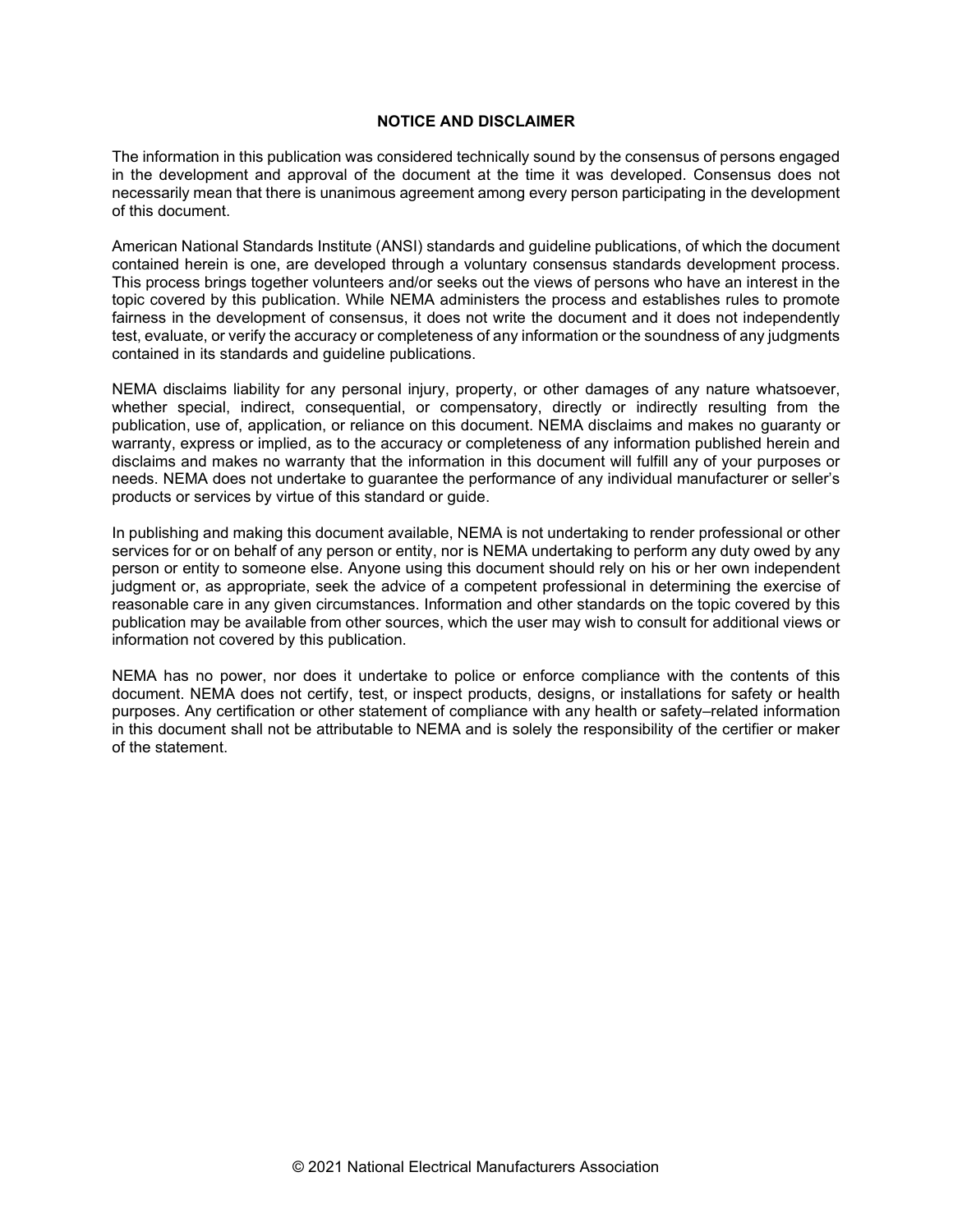# **AMERICAN NATIONAL STANDARD**

Approval of an American National Standard requires verification by ANSI. ANSI states that the requirements for due process, consensus, and other criteria for approval have been met by the standards developer.

Consensus is established when, in the judgment of the ANSI Board of Standards Review, substantial agreement has been reached by directly and materially affected interests. Substantial agreement means significantly more than a simple majority, but not necessarily unanimity. Consensus requires that all views and objections be considered, and a concerted effort be made toward their resolution.

The use of American National Standards is completely voluntary; their existence does not in any respect preclude anyone, whether they have approved the standards or not, from: manufacturing, marketing, purchasing, or using products, processes, or procedures not conforming to the standards.

The American National Standards Institute does not develop standards and will under no circumstances give an interpretation of any American National Standard. Moreover, no person shall have the right or authority to issue an interpretation of an American National Standard in the name of the American National Standards Institute. Requests for interpretations should be addressed to the secretariat or sponsor whose name appears on the title page of this standard.

Caution Notice: This American National Standard may be revised or withdrawn at any time. The procedures of the American National Standards Institute require that action be taken periodically to reaffirm, revise, or withdraw this standard. Purchasers of American National Standards may receive current information on all standards by calling or writing the American National Standards Institute.

Published by

## **National Electrical Manufacturers Association 1300 North 17th Street, Rosslyn, VA 22209**

2021 by National Electrical Manufacturers Association

All rights reserved including translation into other languages, reserved under the Universal Copyright Convention, the Berne Convention for the Protection of Literary and Artistic Works, and the International and Pan American Copyright Conventions.

No part of this publication may be reproduced in any form, in an electronic retrieval system or otherwise, and without the prior written permission of the publisher.

Printed in the United States of America.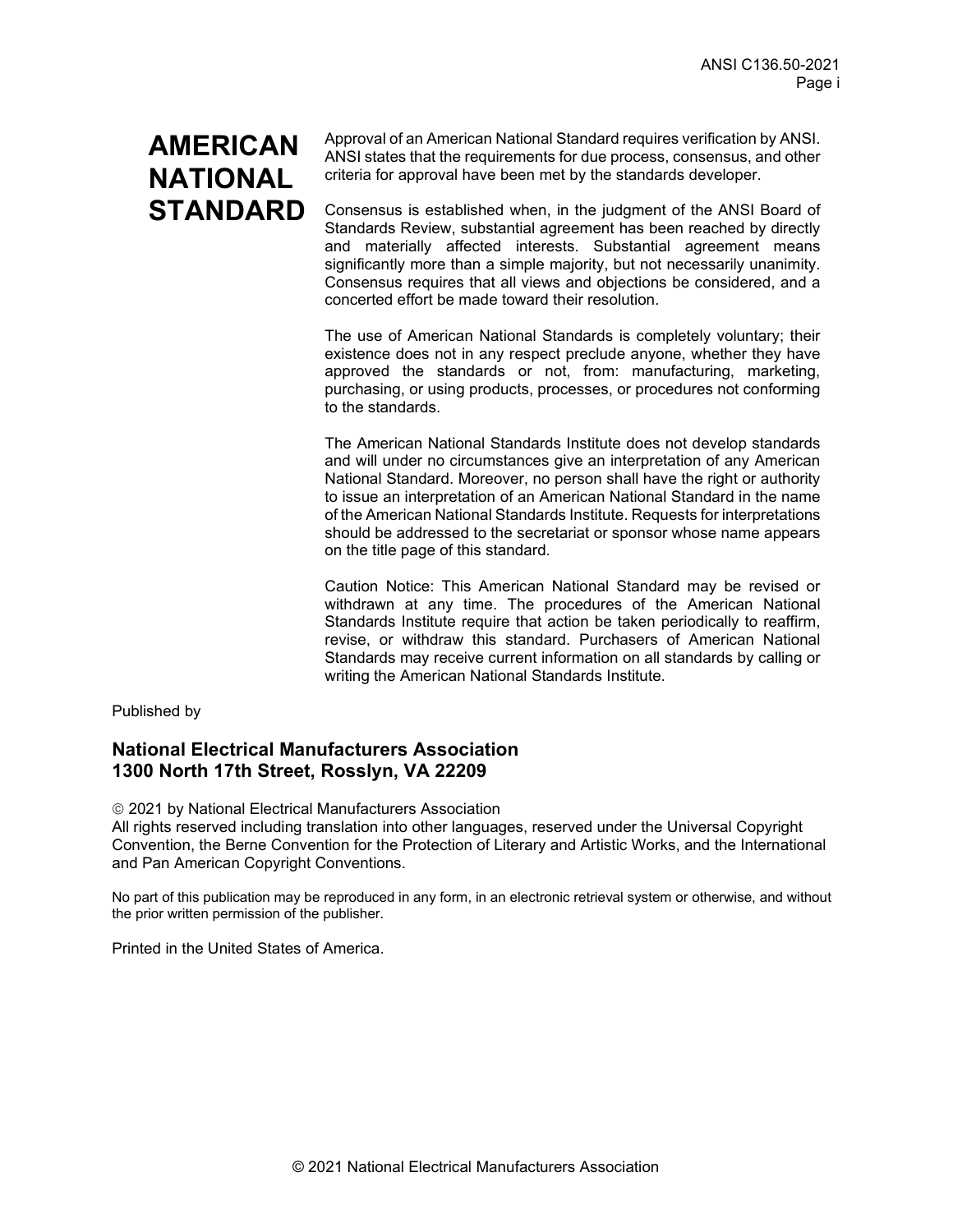ANSI C136.50-2021 Page ii

**< This page intentionally left blank. >**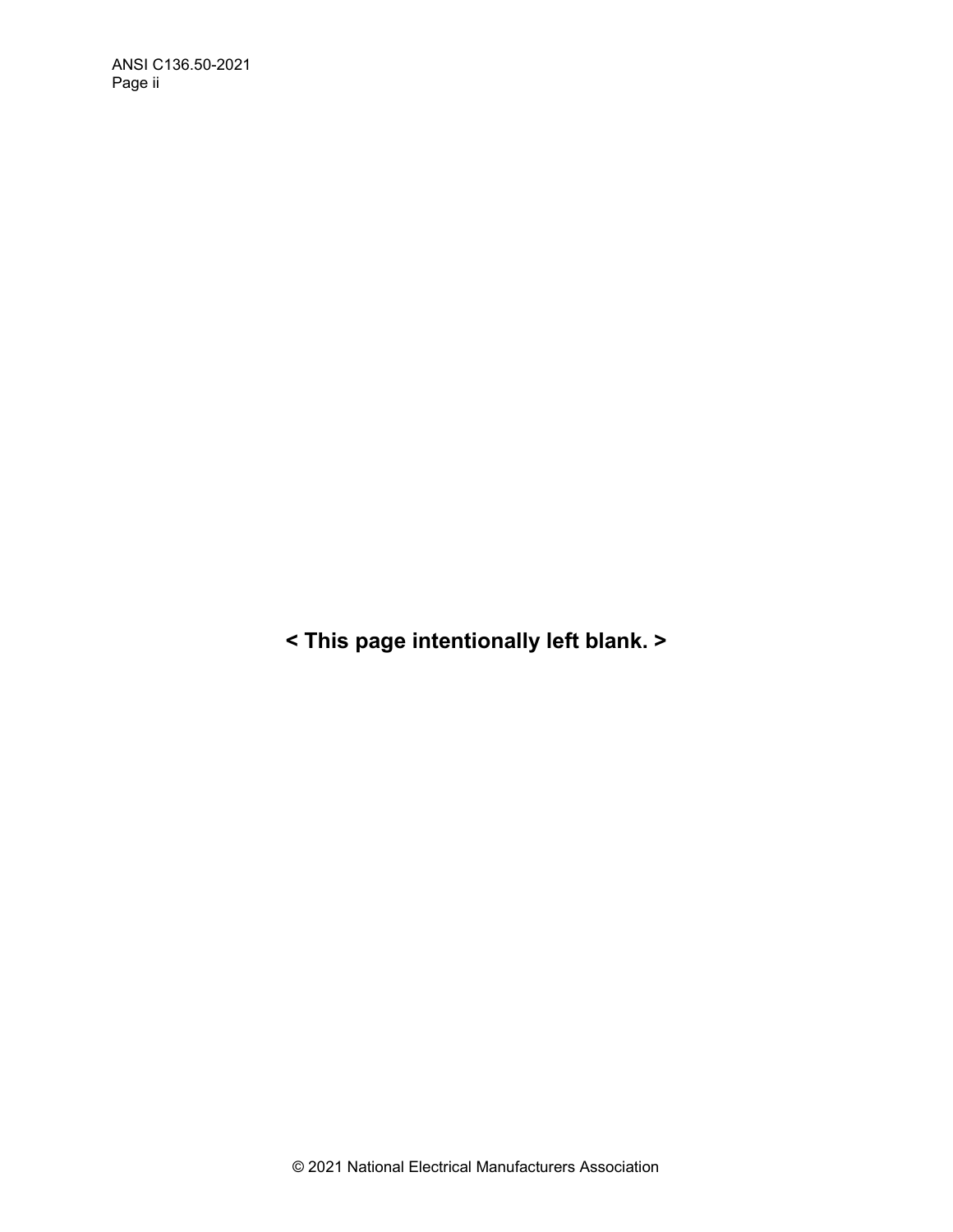## **Contents**

| 1            |                                                      |                                                                                   |  |  |  |
|--------------|------------------------------------------------------|-----------------------------------------------------------------------------------|--|--|--|
| $\mathbf{2}$ |                                                      |                                                                                   |  |  |  |
| 3            |                                                      |                                                                                   |  |  |  |
| 4            |                                                      |                                                                                   |  |  |  |
| 5            |                                                      |                                                                                   |  |  |  |
|              | 5.1<br>5.2                                           |                                                                                   |  |  |  |
| 6            |                                                      |                                                                                   |  |  |  |
|              | 6.1<br>6.2<br>6.3<br>6.4                             |                                                                                   |  |  |  |
| $7^{\circ}$  |                                                      |                                                                                   |  |  |  |
|              | 7.1<br>7.2<br>7.3<br>7.4<br>7.5<br>7.6<br>7.7<br>7.8 |                                                                                   |  |  |  |
| 8            |                                                      |                                                                                   |  |  |  |
|              | 8.1<br>8.2<br>8.3<br>8.4<br>8.5                      | Test #8: Effect of High-Voltage Line Surges, Electrical Fast Transients (EFT)  13 |  |  |  |

## **Figures**

### **Tables**

| Table 2 Current Classifications and Related Test Conditions for Example NLC Devices  6 |  |
|----------------------------------------------------------------------------------------|--|
|                                                                                        |  |
|                                                                                        |  |
|                                                                                        |  |
|                                                                                        |  |
|                                                                                        |  |
|                                                                                        |  |
|                                                                                        |  |
|                                                                                        |  |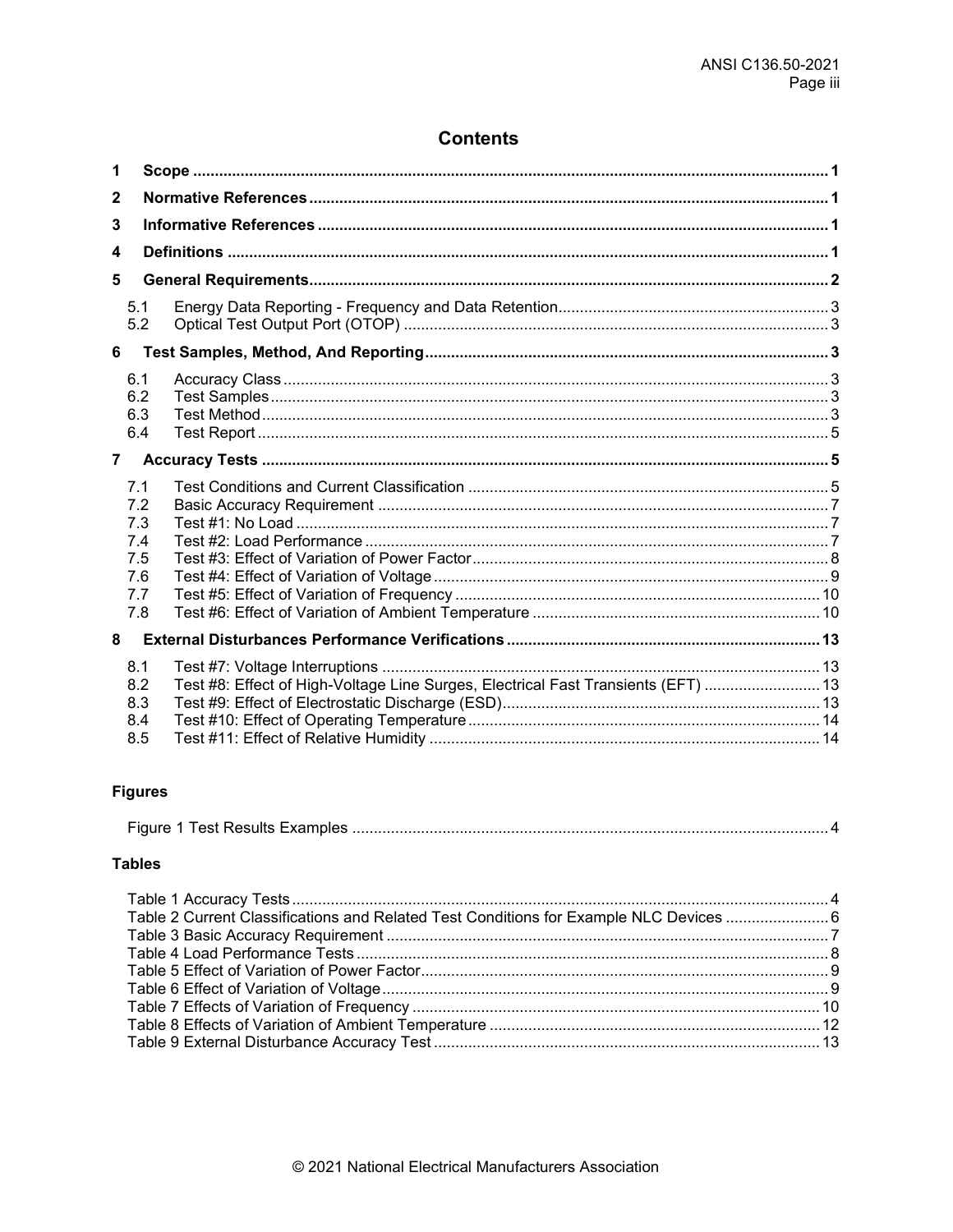ANSI C136.50-2021 Page iv

### **Foreword**

At the time this Standard was approved the ANSI C136 committee was composed of the following members:

Acuity Brands **Kauffman Consulting, LLC** Alabama Power Company **LED Roadway Lighting** American Electric Power **Legrand, North America** Amphenol Canada Corp. Leotek Electronics, USA Corp Atlas Lighting Products, Inc. **Example 20 and Smart** Light Smart Caltrans **Caltrans** Littlefuse, Inc. CIMCON Lighting **Lumispec Consulting** City of Kansas City, Missouri **Mississippi Power** City of Los Angeles, Bureau of Street Lighting National Grid Comptek Technologies **Comptek Technologies COSRAM SYLVANIA Inc.** Cree Lighting **Pacific Northwest National Laboratory** Pacific Northwest National Laboratory DimOnOff Inc. **Phoenix Lighting** Dominion Energy **PSEG Power** Duke Energy **RealTerm Energy** RealTerm Energy Duke Energy Progress **Rebecca Rainer** Rebecca Rainer EPRI **EPRI Ripley Lighting Controls LLC** Excellence Opto, Inc. **SELC Ireland Limited** EYE Lighting International Signify North America Corporation Florida Power & Light Company Solais Lighting, Inc. Fonroche Lighting America South Carolina Electric & Gas Gateway International 360 StressCrete/King Luminaire GE Current, a Daintree Company Sunrise Technologies, Inc. Georgia Power Company Tampa Electric Company GooTroo Consulting TE Connectivity Graeme Lister Consulting Telematics Wireless GreenStar Products, Inc. Telensa Greg Mercier Consulting TESCO—The Eastern Specialty Company Hancock Consulting **Example 20** Notice Ubicquia Howard Lighting Valmont Composite Structures Hubbell Lighting, Inc. The Contract of the Valmont Industries, Inc. Intermatic Incorporated Vandal Shields Intertek USA Watthour Engineering Company, Inc Itron, Inc. Westire Technology Limited JEA Xcel Energy

Hapco Aluminum Pole Products Utility Metals Division of Fabricated Metals, LLC